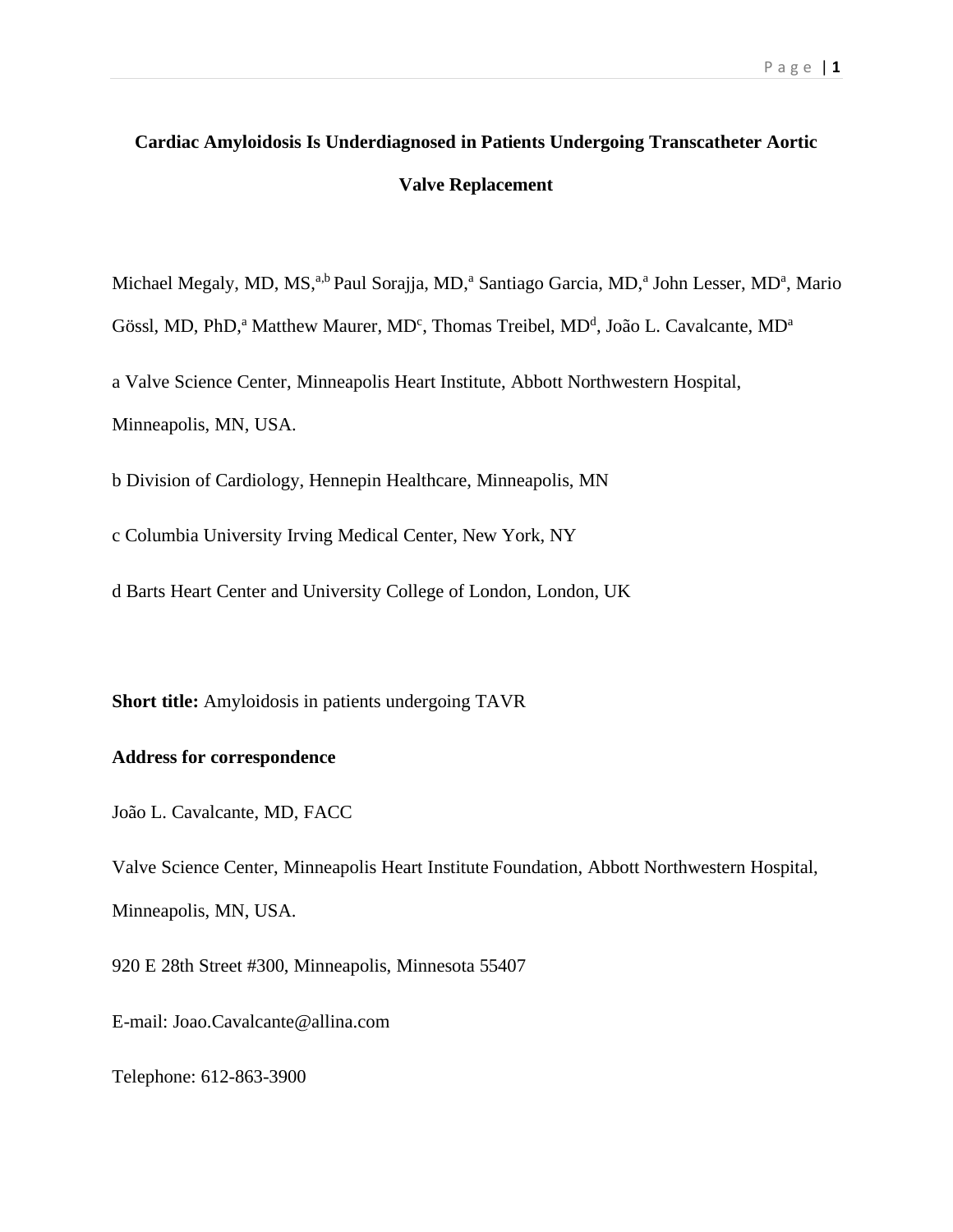## **Word count:** 1260 (text)

**Keywords**: Aortic stenosis, Transcatheter aortic valve replacement, amyloidosis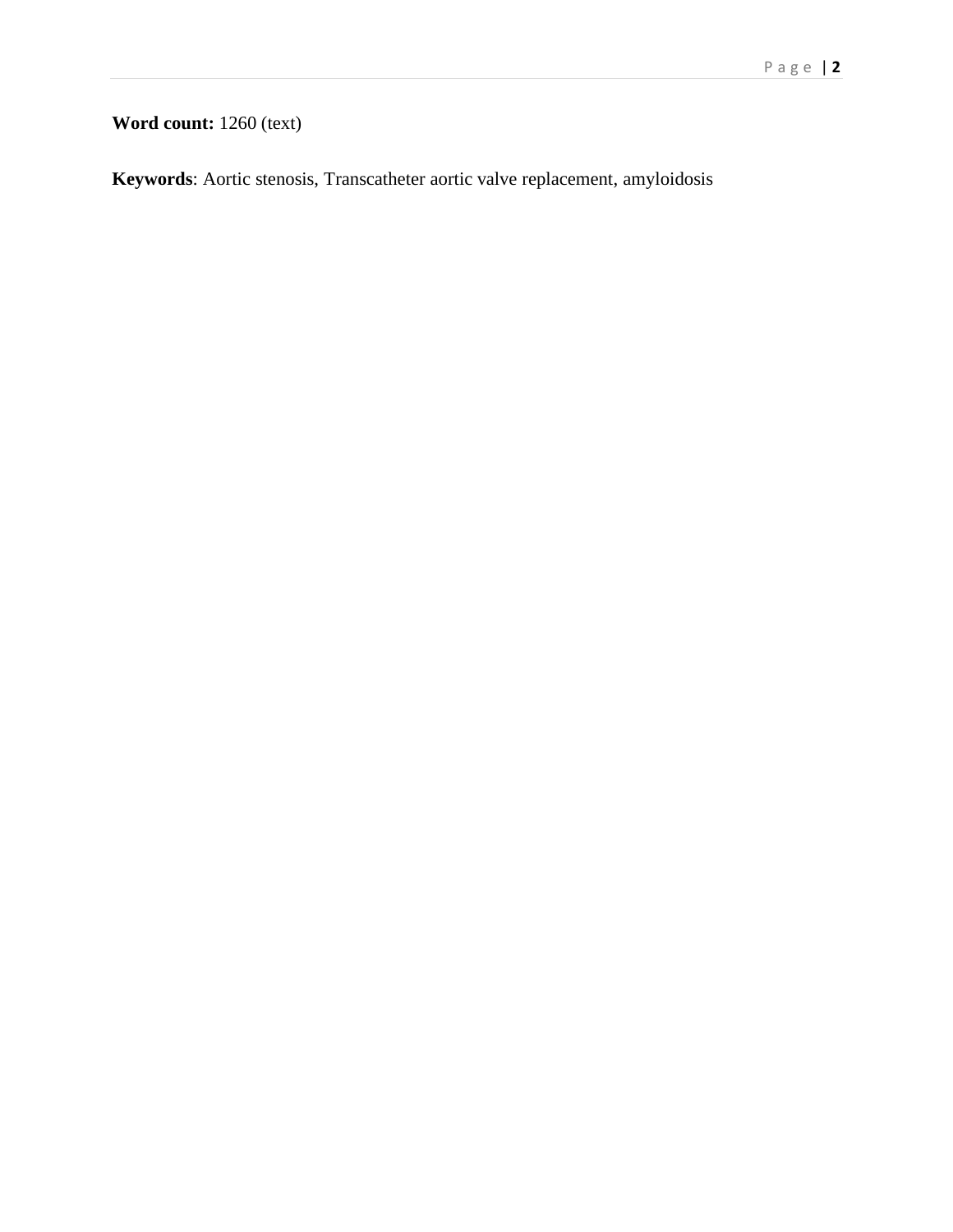#### **Introduction**

Dual pathology of aortic stenosis (AS) and cardiac amyloidosis (CA) is increasingly recognized in our aging population. In hindsight, this may not come as a surprise as AS is the most common valvular disease in the elderly. transthyretin cardiac amyloidosis (ATTR) is common in the elderly with 32% in autopsy studies of patients > 75 years with heart failure with preserved EF (HFpEF).<sup>1</sup>

The identification of the dual-pathology can be challenging and requires an index of suspicion, because the two conditions share several common features, including disproportionate left ventricle (LV) mass to electrocardiographic (EKG) voltage ratio and low-flow low-gradient AS. The combination of laboratory testing with non-invasive imaging allows for excellent diagnosis. <sup>2</sup> Despite the advances in the diagnosis and awareness of this dual pathology, we hypothesized that, in real-world practice, CA remains underdiagnosed in patients undergoing transcatheter aortic valve replacement (TAVR) procedure.

#### **Methods**

We aimed to identify, in the nationwide inpatient sample database (NIS), the percentage of patients undergoing TAVR who also carried the diagnosis of CA. We queried NIS, Healthcare Cost and Utilization Project, from the years 2016 and 2017 using the appropriate International Classification of Diseases (ICD 10) codes to identify patients with severe AS who underwent TAVR. We then identified patients with the diagnosis of CA (codes E852, E854, E853, E8581, E851, E850, E859, E8589, E859 plus code I43). We identified patients who underwent TAVR using the TAVR procedure coded (02RF38H, 02RF38Z). All analyses were conducted using the appropriate weighting, stratifying, and clustering samples following HCUP regulations to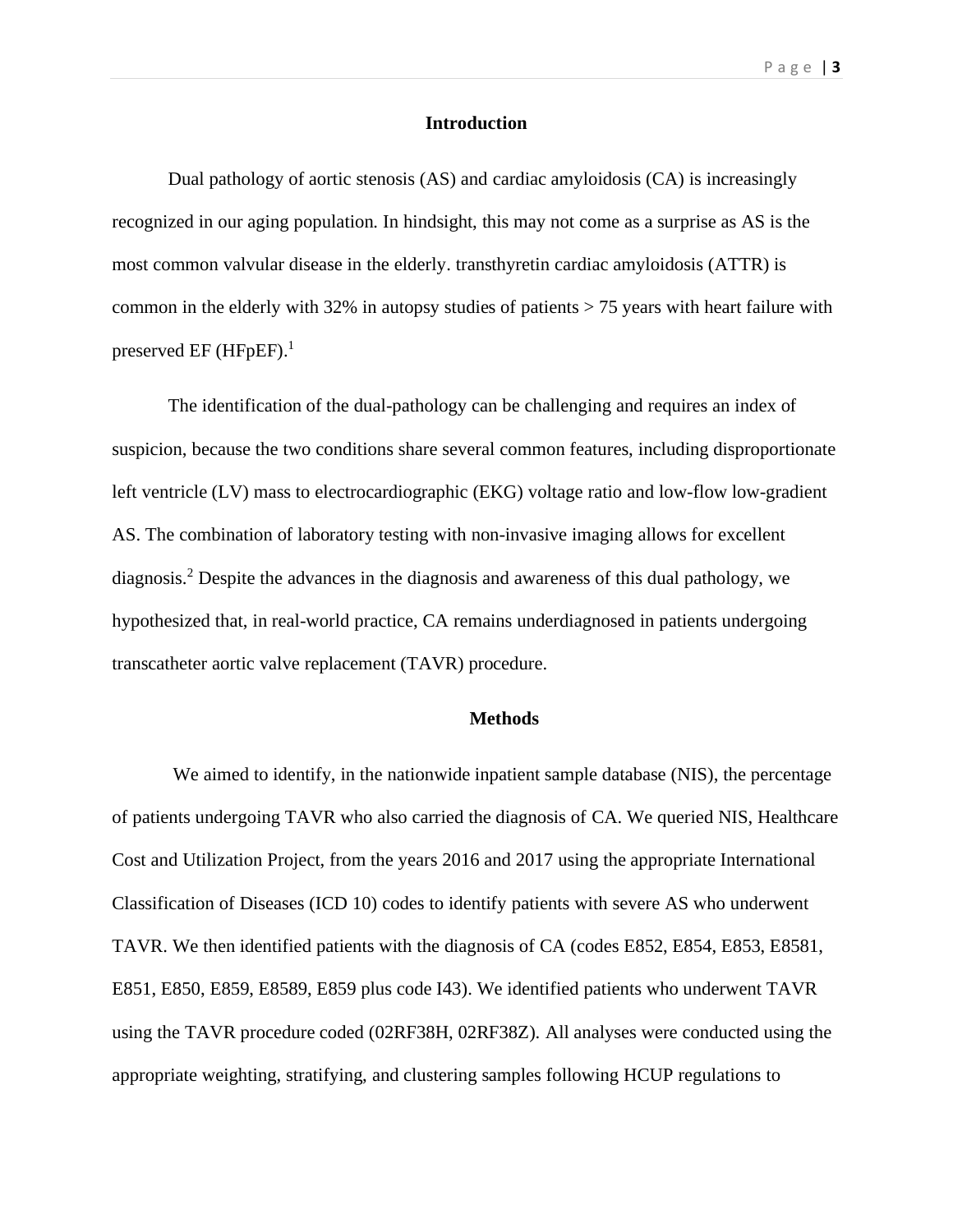calculate estimates with a 95% confidence interval (CI). All statistical analyses were performed using SPSS Statistics for Windows (version 25.0. Armonk, NY: IBM Corp).

#### **Results**

Our cohort included 80,380 weighted discharges for severe AS patients who underwent TAVR without missing data on in-hospital mortality. Within this cohort, 70 patients had the diagnosis of amyloidosis (0.1%, 95% CI 0% to 0.2%), and only 45 patients had the concomitant diagnosis of CA  $\langle 0.1\%, 95\% \right)$  CI 0% to 0.1%). For all patients undergoing TAVR, the median age was 82 (Interquartile range (IQR): 75-87) years. HFpEF was present in 41.3% of patients.

In the 45 patients with the current diagnosis of CA, 67% were men, and the median age was 81 (IQR: 79-84) years. Most of the patients were white (77.8%), and 44.4% had HFpEF, but only 11% admitted with acute decompensation of HFpEF. None of the patients had a history of hematologic or solid tumors, and 11% of them had prior permanent pacemaker implantation (PPMi). Most of these patients were diagnosed in either large (89%) or teaching (100%) hospitals. The incidence of in-hospital mortality was 11.1%. The incidence of acute kidney injury resulting in hemodialysis was 11.1%, and there was no PPMi or urgent surgery **(Figure 1).**

#### **Discussion**

Our study shows that in the NIS database of patients receiving TAVR, the prevalence of CA is two-orders of magnitude lower than in recent screening cohorts. In our analysis, the prevalence was 0.1% (95% CI 0-0.1%) compared to prior clinical reports, which estimated a percentage of 13.9-16% for the dual pathology.<sup>3, 4</sup> We believe that significant underdiagnosis (US-wide ~12,000 inpatients/year) and poor awareness at that time are likely responsible for our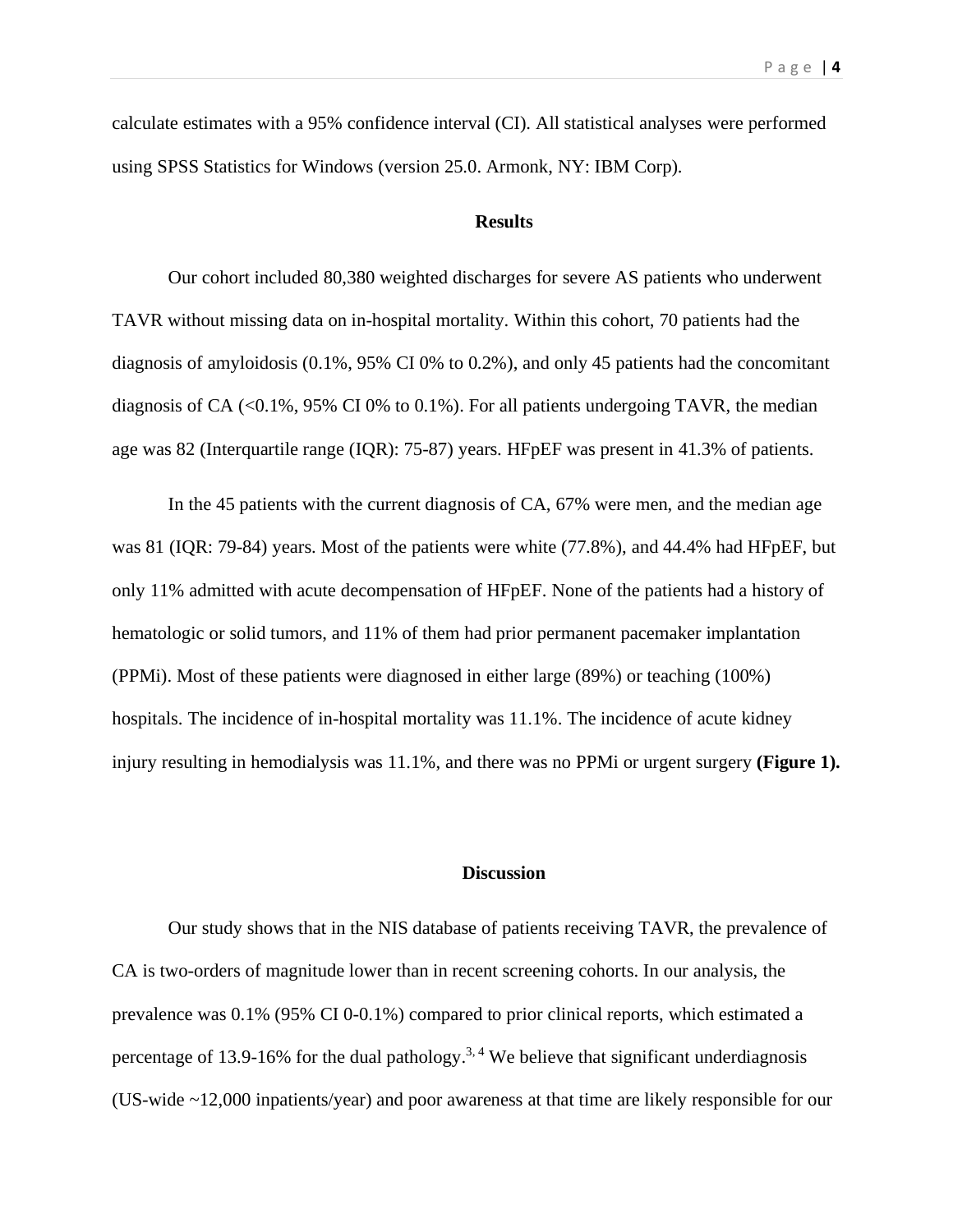observations. Furthermore, these patients were mostly diagnosed in large, teaching hospitals, where one would suspect that a higher level of suspicion and awareness for cardiac amyloidosis would occur. Despite the limitations of our analysis with its observational retrospective nature and the inherent limitations of selection bias and the possible coding errors of the administrative database, including the possibility of under-coding, we believe that our findings demonstrate the lack of awareness of the common dual pathology occurrence. Another limitation of our study is that we performed our analysis in the years 2016 and 2017 when there was limited awareness of the existence of the dual pathology.

A high level of suspicion and awareness is required to identify patients with CA with severe AS undergoing either TAVR or surgical aortic valve replacement, especially in older patients with low-flow low-gradient severe AS. However, this approach using red flags and a high index of suspicision might under estimate the true prevalence of CA in patients with severe AS. A more systematic approach, such as performing bone scintigraphy or cardiac magnetic resonance imaging on all patients with planned aortic valve replacement, might be warranted but this testing strategy needs further investigation. Although the futility of aortic valve replacement in patients with concomitant CA has been debated, recent studies demonstrated that the presence of CA did not significantly affect mortality within two years after TAVR.<sup>5</sup> Moreover, about 10-15% of patients post-TAVR could potentially benefit from new ATTR therapies. Identification of these patients is essential for informed decision making regarding treatment options. It is time to raise awareness for the importance of this dual-pathology as emerging therapeutic options for ATTR to provide an opportunity for sequential treatment.

P a g e | **5**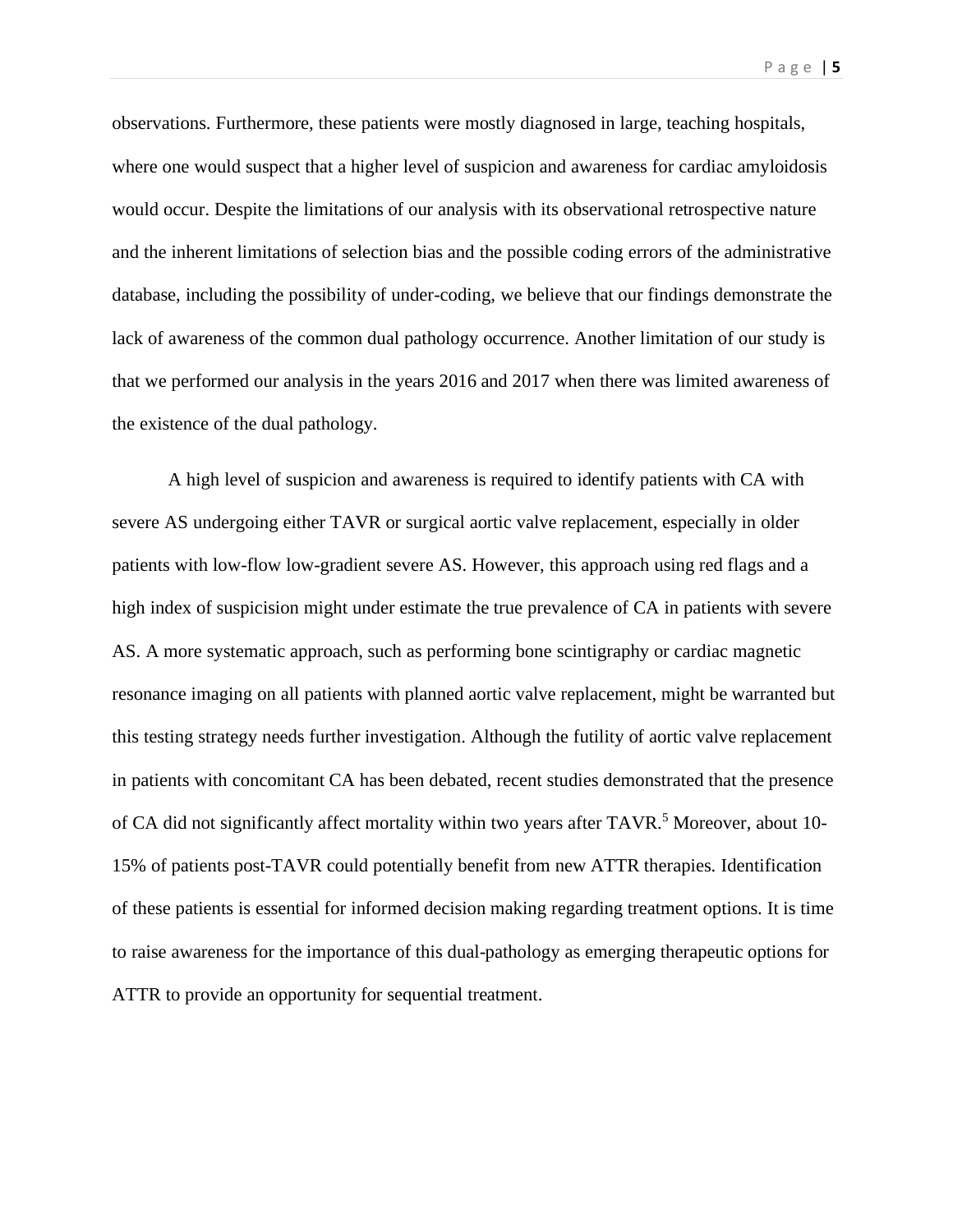**Conclusions**: Dual pathology of severe AS and CA in patients undergoing TAVR was

extensively underdiagnosed in this large inpatient database encompassing the years of 2016 and

2017. A high level of suspicion and awareness is required to identify such patients, and to

provide them with an opportunity for sequential treatment.

### **Acknowledgment**

None

**Funding Sources**

None

## **Declaration of interest**

João L. Cavalcante: Consulting: Abbott Vascular, Boston Scientific, Medtronic, 4Tech, Edwards Lifesciences. Grant support: Edwards Lifesciences, Medtronic, Abbott Vascular, Boston Scientific, Circle Cardiovascular Imaging. Speaker's honoraria: Siemens Healthineers, Medtronic.

Santiago Garcia: Consultant for Surmodics, Osprey Medical, Medtronic, Edwards Lifesciences, and Abbott. Dr. Garcia has received grant support from Edwards Lifesciences and the VA Office of Research and Development.

Paul Sorajja: consulting, speaking for Abbott Vascular, Edwards Lifesciences, Medtronic, and Boston Scientific; equity and consulting for Pipeline Technologies and Admedus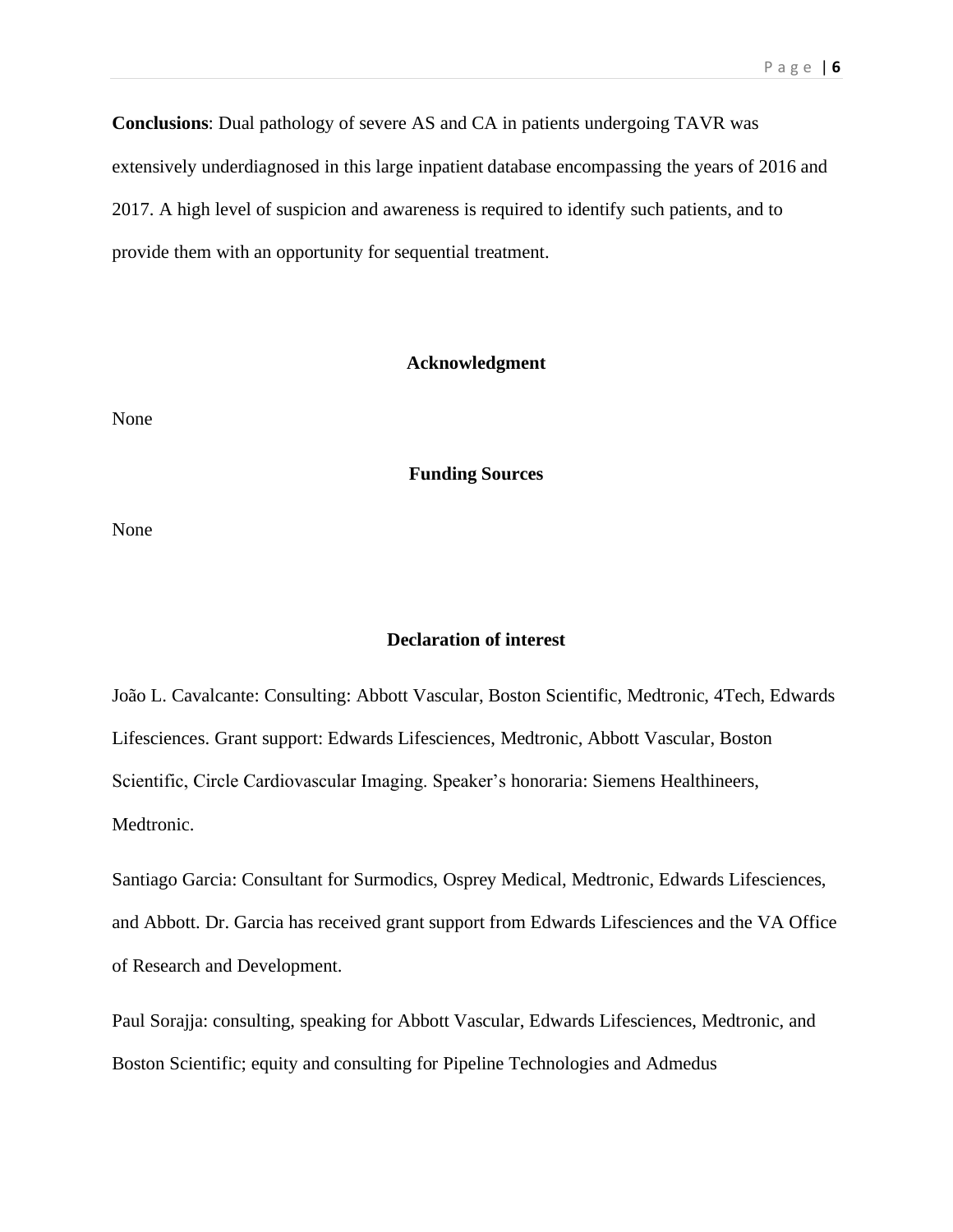All other authors have nothing to disclose.

#### **References**

1. Nietlispach F, Webb JG, Ye J, Cheung A, Lichtenstein SV, Carere RG, et al. Pathology of transcatheter valve therapy. *JACC Cardiovascular interventions*. 2012;5:582-590.

2. Ternacle J, Krapf L, Mohty D, Magne J, Nguyen A, Galat A, et al. Aortic Stenosis and Cardiac Amyloidosis: JACC Review Topic of the Week. *J Am Coll Cardiol*. 2019;74:2638-2651.

3. Scully PR, Treibel TA, Fontana M, Lloyd G, Mullen M, Pugliese F, et al. Prevalence of cardiac amyloidosis in patients referred for transcatheter aortic valve replacement. *J Am Coll Cardiol*. 2018;71:463-464.

4. Castano A, Narotsky DL, Hamid N, Khalique OK, Morgenstern R, DeLuca A, et al. Unveiling transthyretin cardiac amyloidosis and its predictors among elderly patients with severe aortic stenosis undergoing transcatheter aortic valve replacement. *Eur Heart J*. 2017;38:2879- 2887.

5. Scully PR, Patel KP, Treibel TA, Thornton GD, Hughes RK, Chadalavada S, et al. Prevalence and outcome of dual aortic stenosis and cardiac amyloid pathology in patients referred for transcatheter aortic valve implantation. *Eur Heart J*. 2020.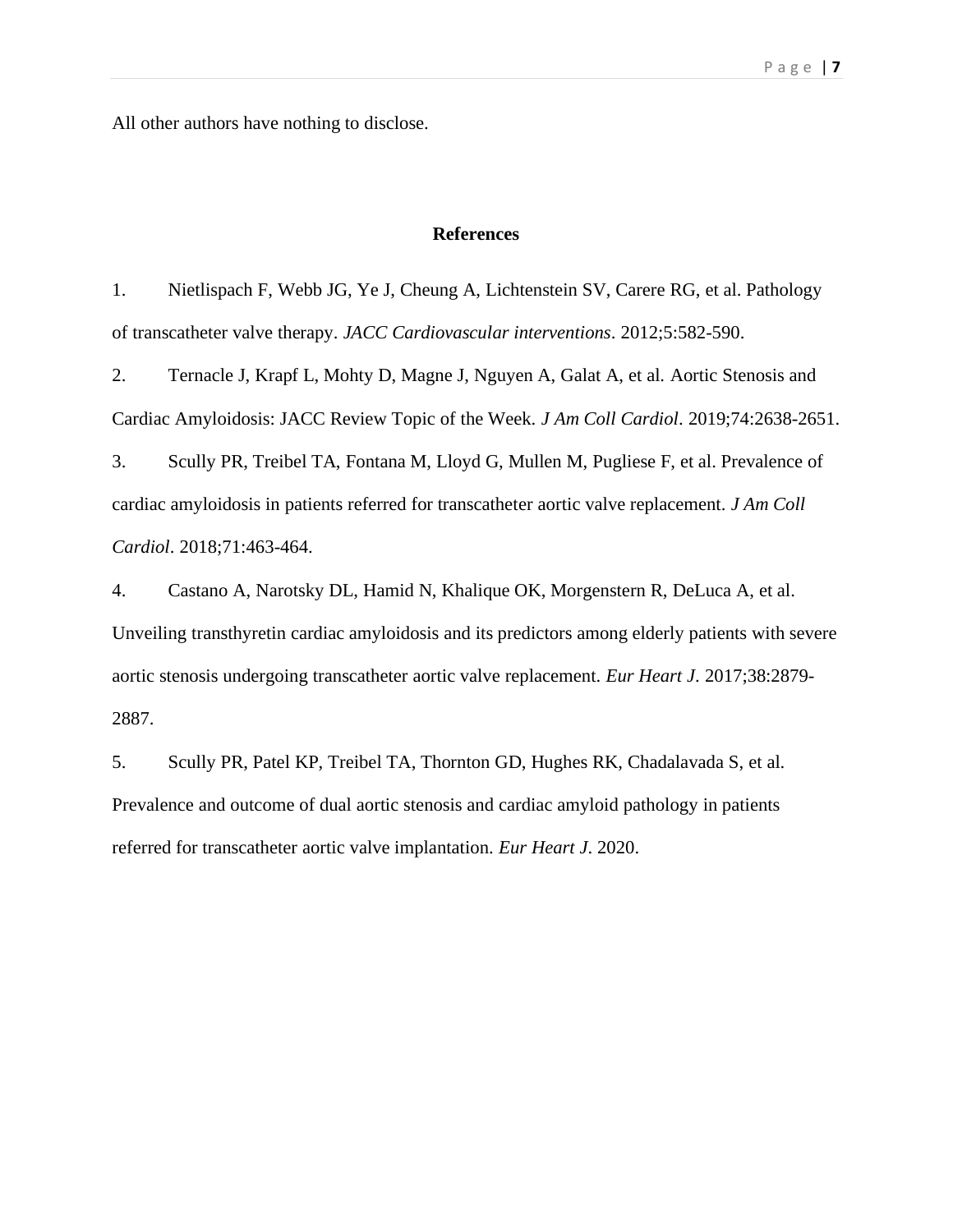**Figure legends**

**Figure 1.** 

**Summary of the study results.**